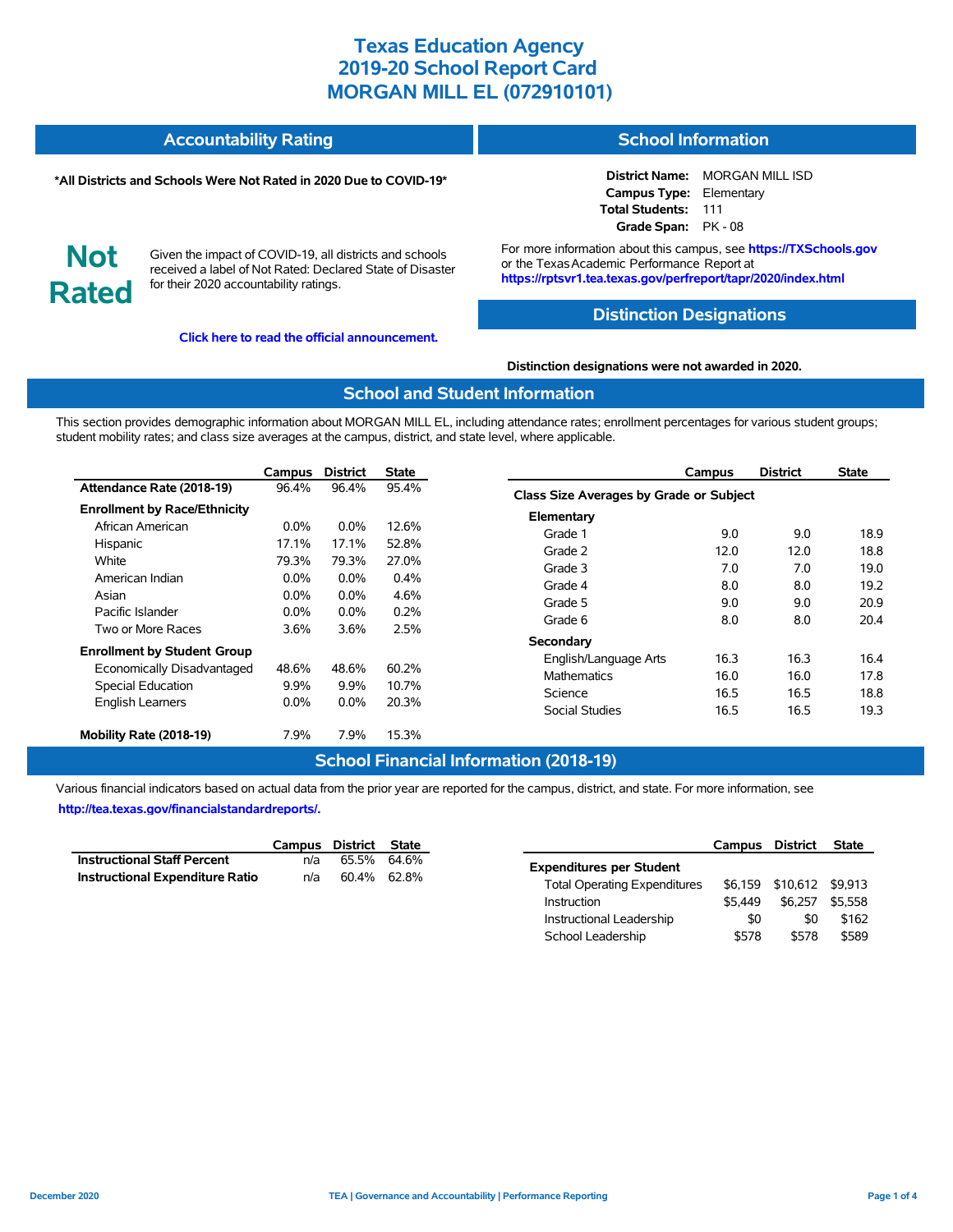## **STAAR Outcomes**

This section provides STAAR performance and Academic Growth outcomes. Academic Growth measures whether students are maintaining performance or improving from year to year. **Please note that due to the cancellation of spring 2020 State of Texas Assessments of Academic Readiness (STAAR) due to the COVID-19 pandemic, the performance of this year's report is not updated.**

|                                                                                |      |              |     |     |                                   |        |       |          |       | Two or                   |                          |               |
|--------------------------------------------------------------------------------|------|--------------|-----|-----|-----------------------------------|--------|-------|----------|-------|--------------------------|--------------------------|---------------|
|                                                                                |      |              |     |     | African                           |        |       | American |       | <b>Pacific</b>           | More                     | Econ          |
|                                                                                |      | <b>State</b> |     |     | District Campus American Hispanic |        | White | Indian   | Asian | Islander                 | Races                    | <b>Disadv</b> |
| STAAR Performance Rates at Approaches Grade Level or Above (All Grades Tested) |      |              |     |     |                                   |        |       |          |       |                          |                          |               |
| All Subjects                                                                   | 2019 | 78%          | 83% | 83% |                                   | 70%    | 87%   |          |       |                          |                          | 73%           |
|                                                                                | 2018 | 77%          | 75% | 75% | $\overline{\phantom{0}}$          | 39%    | 82%   |          |       |                          | 88%                      | 52%           |
| ELA/Reading                                                                    | 2019 | 75%          | 88% | 88% | $\overline{\phantom{a}}$          | 69%    | 93%   |          |       | $\overline{\phantom{a}}$ | $\overline{\phantom{a}}$ | 77%           |
|                                                                                | 2018 | 74%          | 78% | 78% | $\overline{\phantom{0}}$          | 50%    | 84%   |          |       |                          | $\ast$                   | 58%           |
| Mathematics                                                                    | 2019 | 82%          | 85% | 85% | $\overline{\phantom{0}}$          | 81%    | 86%   |          |       |                          | $\overline{\phantom{a}}$ | 81%           |
|                                                                                | 2018 | 81%          | 68% | 68% | $\overline{\phantom{0}}$          | 21%    | 79%   |          |       |                          | $\ast$                   | 35%           |
| Writing                                                                        | 2019 | 68%          | 66% | 66% |                                   | 44%    | 75%   |          |       |                          |                          | 31%           |
|                                                                                |      |              |     |     |                                   | $\ast$ |       |          |       |                          | $\overline{\phantom{a}}$ |               |
|                                                                                | 2018 | 66%          | 79% | 79% |                                   | $\ast$ | 75%   |          |       |                          | $\overline{a}$           | 75%           |
| Science                                                                        | 2019 | 81%          | 83% | 83% | $\overline{\phantom{0}}$          |        | 87%   |          |       |                          | $\overline{\phantom{a}}$ | 89%           |
|                                                                                | 2018 | 80%          | 77% | 77% |                                   | $\ast$ | 88%   |          |       |                          | $\ast$                   | 55%           |
| Social Studies                                                                 | 2019 | 81%          | 89% | 89% |                                   | $\ast$ | 86%   |          |       |                          | $\overline{\phantom{a}}$ | 83%           |
|                                                                                | 2018 | 78%          | 91% | 91% |                                   | $\ast$ | 88%   |          |       |                          | $\ast$                   | 80%           |
| STAAR Performance Rates at Meets Grade Level or Above (All Grades Tested)      |      |              |     |     |                                   |        |       |          |       |                          |                          |               |
| All Subjects                                                                   | 2019 | 50%          | 46% | 46% |                                   | 33%    | 50%   |          |       |                          |                          | 28%           |
|                                                                                | 2018 | 48%          | 43% | 43% | $\overline{\phantom{0}}$          | 17%    | 48%   |          |       | $\overline{\phantom{a}}$ | 50%                      | 20%           |
| ELA/Reading                                                                    | 2019 | 48%          | 56% | 56% | $\overline{\phantom{0}}$          | 38%    | 61%   |          |       |                          | $\overline{\phantom{a}}$ | 37%           |
|                                                                                | 2018 | 46%          | 55% | 55% | $\blacksquare$                    | 29%    | 59%   |          |       |                          | $\ast$                   | 29%           |
| Mathematics                                                                    | 2019 | 52%          | 37% | 37% | $\overline{\phantom{0}}$          | 25%    | 40%   |          |       |                          | $\overline{\phantom{a}}$ | 19%           |
|                                                                                | 2018 | 50%          | 26% | 26% | $\overline{\phantom{a}}$          | 14%    | 30%   |          |       |                          | $\ast$                   | 3%            |
| Writing                                                                        | 2019 | 38%          | 45% | 45% | $\overline{\phantom{0}}$          | 33%    | 50%   |          |       |                          | $\blacksquare$           | 15%           |
|                                                                                | 2018 | 41%          | 42% | 42% |                                   | $\ast$ | 50%   |          |       |                          | $\overline{\phantom{a}}$ | 25%           |
| Science                                                                        | 2019 | 54%          | 61% | 61% |                                   | $\ast$ | 67%   |          |       |                          | $\overline{\phantom{a}}$ | 56%           |
|                                                                                | 2018 | 51%          | 50% | 50% |                                   | $\ast$ | 58%   |          |       |                          | $\ast$                   | 36%           |
| Social Studies                                                                 | 2019 | 55%          | 11% | 11% |                                   | $\ast$ | 0%    |          |       |                          | $\overline{\phantom{a}}$ | 17%           |
|                                                                                | 2018 | 53%          | 55% | 55% |                                   | $\ast$ | 63%   |          |       |                          | $\ast$                   | 20%           |
|                                                                                |      |              |     |     |                                   |        |       |          |       |                          |                          |               |
| STAAR Performance Rates at Masters Grade Level (All Grades Tested)             |      |              |     |     |                                   |        |       |          |       |                          |                          |               |
| All Subjects                                                                   | 2019 | 24%          | 21% | 21% |                                   | 17%    | 22%   |          |       |                          | $\overline{a}$           | 10%           |
|                                                                                | 2018 | 22%          | 17% | 17% | $\overline{\phantom{a}}$          | 0%     | 21%   |          |       | $\overline{\phantom{a}}$ | 13%                      | 5%            |
| ELA/Reading                                                                    | 2019 | 21%          | 29% | 29% | $\overline{\phantom{a}}$          | 19%    | 32%   |          |       | $\overline{\phantom{a}}$ | $\overline{\phantom{a}}$ | 13%           |
|                                                                                | 2018 | 19%          | 21% | 21% |                                   | 0%     | 25%   |          |       |                          | $\ast$                   | 6%            |
| Mathematics                                                                    | 2019 | 26%          | 16% | 16% | $\overline{\phantom{a}}$          | 19%    | 16%   |          |       |                          | $\overline{\phantom{a}}$ | 6%            |
|                                                                                | 2018 | 24%          | 6%  | 6%  | $\overline{\phantom{0}}$          | 0%     | 8%    |          |       |                          | $\ast$                   | 0%            |
| Writing                                                                        | 2019 | 14%          | 10% | 10% |                                   | 0%     | 15%   |          |       |                          | $\overline{\phantom{a}}$ | 0%            |
|                                                                                | 2018 | 13%          | 11% | 11% | $\overline{\phantom{0}}$          | $\ast$ | 13%   |          |       |                          | $\overline{\phantom{a}}$ | 13%           |
| Science                                                                        | 2019 | 25%          | 28% | 28% |                                   | $\ast$ | 27%   |          |       |                          | $\overline{\phantom{a}}$ | 22%           |
|                                                                                | 2018 | 23%          | 30% | 30% |                                   | $\ast$ | 38%   |          |       |                          | $\ast$                   | 9%            |
| Social Studies                                                                 | 2019 | 33%          | 11% | 11% |                                   |        | $0\%$ |          |       |                          |                          | 17%           |
|                                                                                | 2018 | 31%          | 36% | 36% |                                   | ∗      | 50%   |          |       |                          | $\ast$                   | $0\%$         |
| Academic Growth Score (All Grades Tested)                                      |      |              |     |     |                                   |        |       |          |       |                          |                          |               |
| <b>Both Subjects</b>                                                           | 2019 | 69           | 77  | 77  |                                   | 80     | 76    |          |       |                          |                          | 78            |
|                                                                                | 2018 | 69           | 51  | 51  |                                   | 46     | 53    |          |       |                          | ∗                        | 38            |
| ELA/Reading                                                                    | 2019 | 68           | 75  | 75  |                                   | 67     | 78    |          |       |                          |                          | 73            |
|                                                                                | 2018 | 69           | 62  | 62  |                                   | 54     | 64    |          |       |                          | $\ast$                   | 43            |
| Mathematics                                                                    | 2019 | 70           | 79  | 79  |                                   | 93     | 75    |          |       |                          |                          | 82            |
|                                                                                | 2018 | 70           | 40  | 40  |                                   | 38     | 41    |          |       |                          | $\ast$                   | 32            |
|                                                                                |      |              |     |     |                                   |        |       |          |       |                          |                          |               |

 **? Indicates that the data for this item were statistically improbable or were reported outside a reasonable range.**

 **- Indicates zero observations reported for this group. \* Indicates results are masked due to small numbers to protect student confidentiality.**

**n/a Indicates data reporting is not applicable for this group.**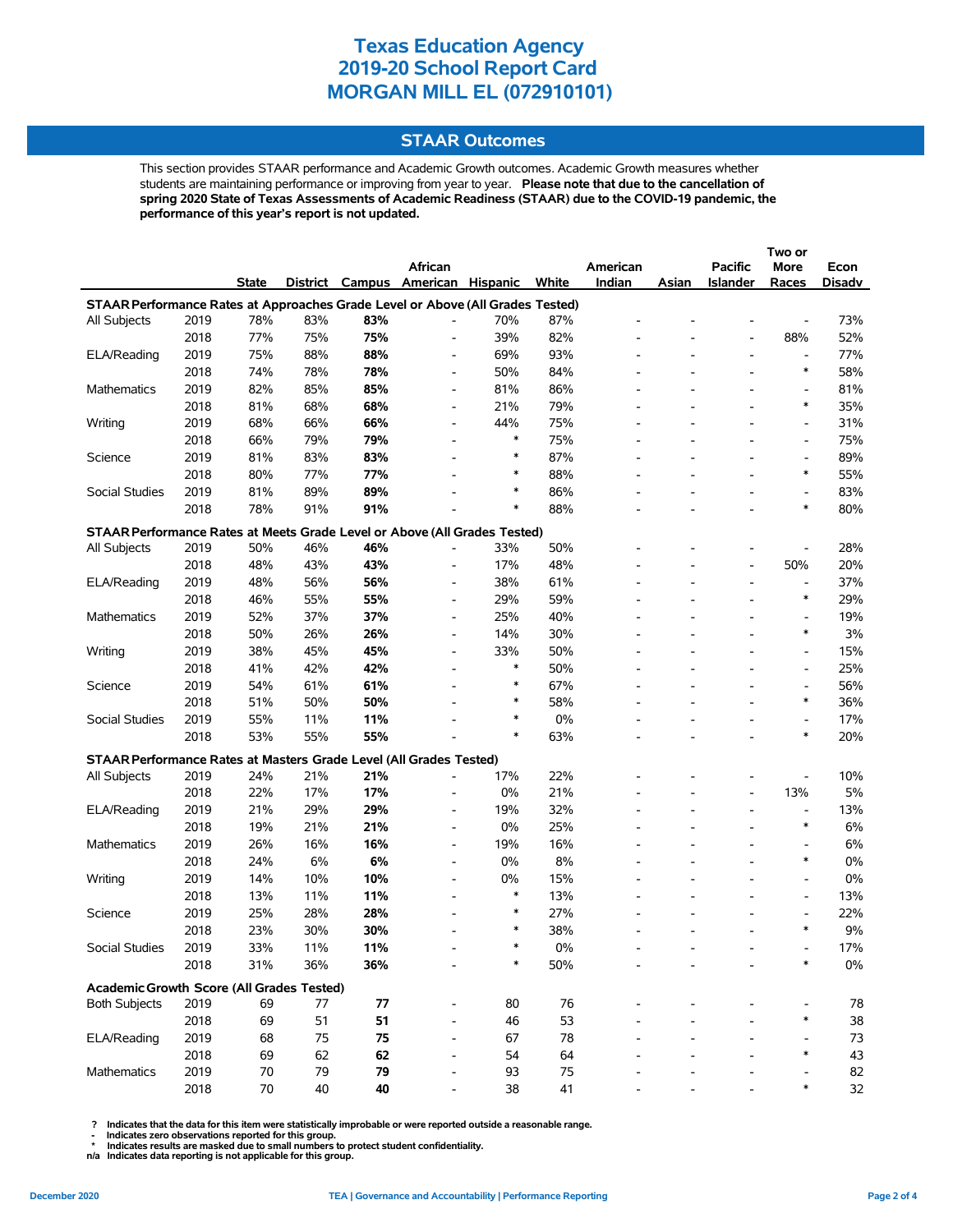## **Prior-Year Non-Proficient and Student Success Initiative STAAR Outcomes**

Progress of Prior-Year Non-Proficient Students shows STAAR performance rates for students who did not perform satisfactorily in 2017-18 but did in 2018-19. Student Success Initiative shows rates related to the requirement for students to demonstrate proficiency on the reading and mathematics STAAR in grades 5 and 8. **Please note that due to the cancellation of spring 2020 State of Texas Assessments of Academic Readiness (STAAR) due to the COVID-19 pandemic, this year's report is not updated.**

|                                              |              |          |                                                       |                                                                       |                 |        |          |       | Two or          |       |        |
|----------------------------------------------|--------------|----------|-------------------------------------------------------|-----------------------------------------------------------------------|-----------------|--------|----------|-------|-----------------|-------|--------|
|                                              |              |          |                                                       | African                                                               |                 |        | American |       | <b>Pacific</b>  | More  | Econ   |
|                                              | <b>State</b> | District |                                                       | Campus American                                                       | <b>Hispanic</b> | White  | Indian   | Asian | <b>Islander</b> | Races | Disadv |
|                                              |              |          | <b>Progress of Prior-Year Non-Proficient Students</b> |                                                                       |                 |        |          |       |                 |       |        |
| Sum of Grades 4-8                            |              |          |                                                       |                                                                       |                 |        |          |       |                 |       |        |
| Reading<br>2019                              | 41%          | 56%      | 56%                                                   |                                                                       | 50%             | 60%    |          |       |                 |       | 57%    |
| 2018                                         | 38%          | 45%      | 45%                                                   |                                                                       | $\ast$          |        |          |       |                 |       |        |
| <b>Mathematics</b><br>2019                   | 45%          | 59%      | 59%                                                   |                                                                       | 70%             | 50%    |          |       |                 |       | 67%    |
| 2018                                         | 47%          | $\ast$   |                                                       |                                                                       | $\ast$          | $\ast$ |          |       |                 |       |        |
| <b>Students Success Initiative</b>           |              |          |                                                       |                                                                       |                 |        |          |       |                 |       |        |
| <b>Grade 5 Reading</b>                       |              |          |                                                       |                                                                       |                 |        |          |       |                 |       |        |
| 2019                                         | 78%          | 63%      | 63%                                                   | Students Meeting Approaches Grade Level on First STAAR Administration | *               | 71%    |          |       |                 |       |        |
| 2019                                         | 22%          | 38%      | Students Requiring Accelerated Instruction<br>38%     |                                                                       | *               | 29%    |          |       |                 |       |        |
| <b>STAAR Cumulative Met Standard</b><br>2019 | 86%          | 88%      | 88%                                                   |                                                                       | $\ast$          | 86%    |          |       |                 |       |        |
| <b>Grade 5 Mathematics</b>                   |              |          |                                                       |                                                                       |                 |        |          |       |                 |       |        |
|                                              |              |          |                                                       |                                                                       |                 |        |          |       |                 |       |        |
| 2019                                         | 83%          | 88%      | 88%                                                   | Students Meeting Approaches Grade Level on First STAAR Administration | ∗               | 86%    |          |       |                 |       |        |
| 2019                                         | 17%          | 13%      | Students Requiring Accelerated Instruction<br>13%     |                                                                       | $\ast$          | 14%    |          |       |                 |       |        |
| <b>STAAR Cumulative Met Standard</b><br>2019 | 90%          | 88%      | 88%                                                   |                                                                       | $\ast$          | 86%    |          |       |                 |       |        |
| <b>Grade 8 Reading</b>                       |              |          |                                                       |                                                                       |                 |        |          |       |                 |       |        |
|                                              |              |          |                                                       | Students Meeting Approaches Grade Level on First STAAR Administration |                 |        |          |       |                 |       |        |
| 2019                                         | 78%          | 100%     | 100%                                                  |                                                                       | $\ast$          | 100%   |          |       |                 |       | 100%   |
| <b>STAAR Cumulative Met Standard</b><br>2019 | 85%          | 100%     | 100%                                                  |                                                                       | ∗               | 100%   |          |       |                 |       | 100%   |
| <b>Grade 8 Mathematics</b>                   |              |          |                                                       |                                                                       |                 |        |          |       |                 |       |        |
| 2019                                         | 82%          | 89%      | 89%                                                   | Students Meeting Approaches Grade Level on First STAAR Administration | $\ast$          | 86%    |          |       |                 |       | 83%    |
|                                              |              |          | Students Requiring Accelerated Instruction            |                                                                       |                 |        |          |       |                 |       |        |
| 2019                                         | 18%          | 11%      | 11%                                                   |                                                                       |                 | 14%    |          |       |                 |       | 17%    |
| <b>STAAR Cumulative Met Standard</b><br>2019 | 88%          | 100%     | 100%                                                  |                                                                       |                 | 100%   |          |       |                 |       | 100%   |

? Indicates that the data for this item were statistically improbable or were reported outside a reasonable range.<br>- Indicates zero observations reported for this group.<br>\* Indicates results are masked due to small numbers

**n/a Indicates data reporting is not applicable for this group.**